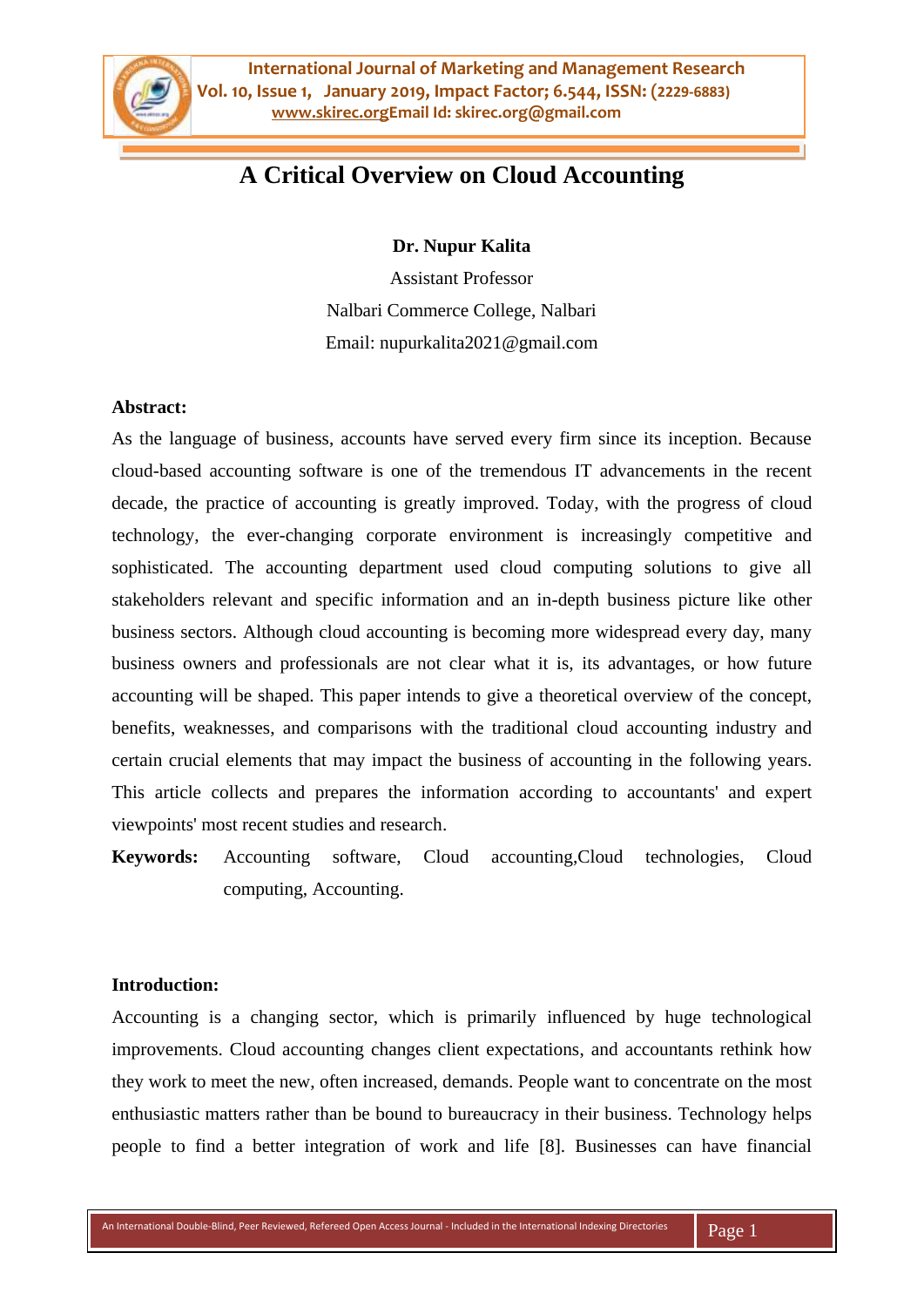information that is fully accessible and managed by their accountant in up to one hour or one minute with cloud computing.

The next generation of computers is cloud computing. A cloud is called a network representation computer infrastructure. From the supplier standpoint, dynamic, high power in processing and storage are the main characteristics of cloud computing. Clouds might save the planet; people may have everything on the cloud they need. The next natural step in developing on-demand IT services and products is cloud computing [9]. The cloud is an Internet metaphor based on how it is depicted and is an abstraction of the complicated architecture it hides for computer network schemes. It is a computer style that provides "as a service" IT-related skills that enable users to access Internet-based technologies (e.g., the cloud) without knowing, knowing and controlling the technological infrastructure they support.

The rise of cloud technology is one of the most significant technological trends at present. The cloud is a platform for online access to data and applications from practically every device that has an Internet connection, anytime and everywhere. Users in cloud computing employ a cloud application service provider to access software applications remotely through the internet or other network. Data are also transported to the "cloud" where it is handled and returned to the user in the cloud accounting system [1]. All app functions take place off-site, not on a desktop that frees the company from the installation and maintenance of software on individual desktop computers.

Traditional accounting software is often purchased as a package and installed as a service on each user's desktop. If organisations access accounting data through the internet, they acquire accounting software from an expert service provider and not from the software itself. Cloud accounting solutions, therefore,revolutionise the way accounting apps are utilised and the entire business environment is modernised.

This paper gives a theoretical overview of several key cloud accounting difficulties at a single location. The study aims to combine the various aspects of cloud accounting so that readers can comprehend the importance of cloud accounting in a business environment and present a comparison view of conventional accounting. The study will also try to identify in the probable future weaknesses and possible modifications in accounting. This subject doesn't have so much documentation or academic literature that can act as a survey and supply much information. There are detailed technical studies, market analyses and surveys among the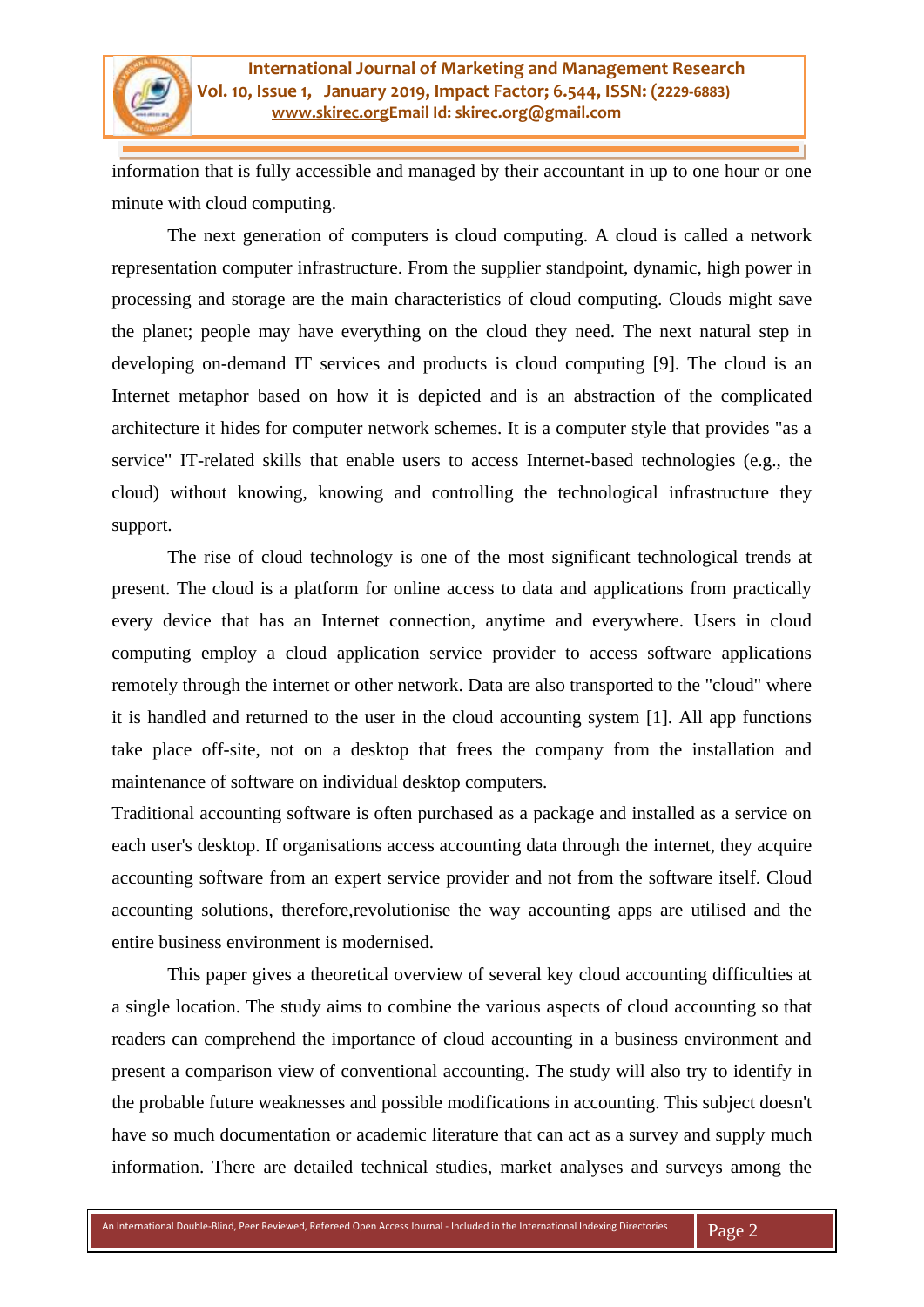

articles offered. The study is qualitative, and information is collected from the perspective of many business practitioners, in particular the accountants. There have also been a modest number of published articles to see the researchers in this field.



Figure 1: cloud accounting

### **Review of literature:**

Cloud accounting is an accounting application accessible via an internet connection from anywhere. The literature gives a wide range of definitions of cloud accounting. Cloud accounting and cloud computing are confused. Cloud computing has been defined by Mell and Grance (2009) as a handy approach that provides on-demand network access to configurable computing resources that are readily available and that require low effort by service provider administration and interactions. Mell and Grance (2011) identify certain benefits in another study, such as enhanced data security, increased financial reporting quality, accelerated decision making, efficient use of organisational resources offered to the accounting discipline by cloud computing.

Shkurti and Muca (2014) examined hardware and software cost reduction, the reduction in operative costs and the ability to develop new products as the major benefits from cloud computing and security implementation; consistent, high cost information; and the combination of existing accounting systems. By studying cloud computing amongst accounting practitioners in Malaysia, Tarmidi et al. (2014) found that while many respondents believe that cloud computing is an advanced technology to shape the business process, they do not know and do not have a clear understanding of which cloud-based technology.

Ebenezer et al. (2014) have tried to see if cloud computing in the accounting system can be employed. They conducted quantitative and qualitative research and found that 64 per cent of accountants have enormous knowledge of cloud computing by collecting main data from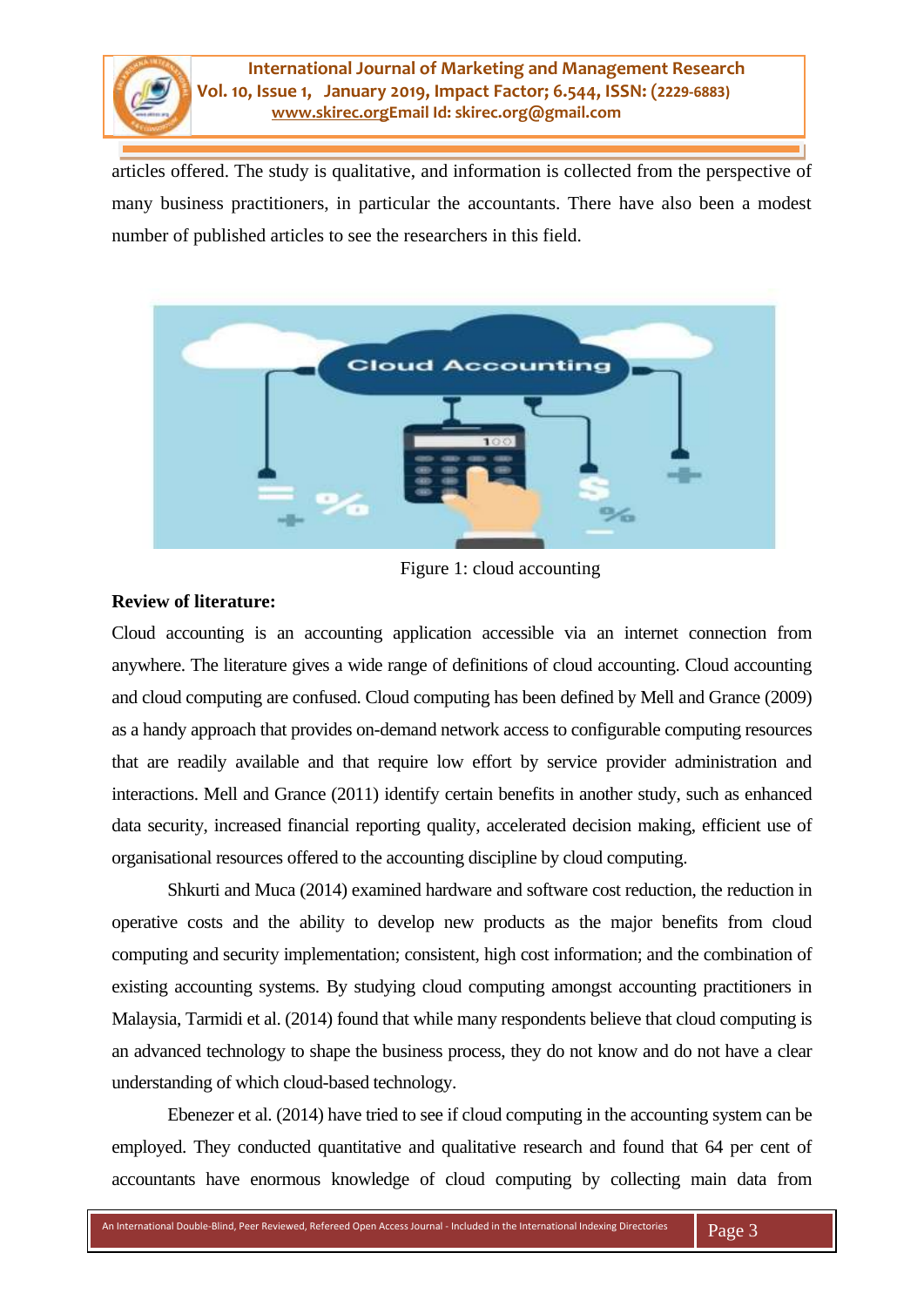accountants and student, which suggests that it can be used for cost-effectiveness and speed in accounting, but 91 per cent think it is not free from data confidence security issues. Gupta and Gaur (2018) proposed concentrating in their Cloud Accounting Impact Study on security and dependability elements for cloud computing and not disregard human factors [7]. They proposed that accountants should have a profound understanding of cloud technology and not depend solely on cloud providers to implement cloud technology successfully.

In Mishra and Mohanty (2017), cloud accounting is described as online accounting that functions on users' PCs as application software, provides Internet services and enables access to users on remote servers. They also think that cloud-based software is a threat to those not interested in using it and are not prepared to take advantage of the cloud.

Ali and Thakur (2017) recommended that cloud-based accounting should be made aware of the importance of chartered accountants since they engage in internal and external consulting services connected to an organisation's accounting system. They observed that 75% of the chartered accountants do not use cloud accounting due to data loss security and extra migration costs from traditional to cloud accounting. Yoo and Kim (18) analysed cloud computing aspects such as task features, technology characteristics, environmental and organisational factors and their implications.

Tulsian (2012) researched the impact of cloud accounting on SMEs and stated that enterprises should use cloud accounting to enhance customer relations through increased communication and collaboration, therefore helping them resolve the issue of transporting data back and forth. Accountants can play a significant role in gaining new technological insights that help renew business success. Applications experts should adapt to new technology and discover new ways to work in the digitalised environment to decrease repeated administrative processes and costs provided to qualified human resources for their skills and knowledge. Cloud technology and model can help them on this journey easily, easily and affordably.

Graduates of accounting in the field of new technology need to be trained from the very start of their studies. Aryanti and Adhariani (2020) observed that learning about work ethics, teamwork, time management skills, financial statements, analytical knowledge, Microsoft's Office programmes, and various curricula are vital for their careers to be pursued by accounting students. Alimbudiono (2020) recommended that accounting knowledge be focused on strengthening the competence and attitudes of a qualified public accountant.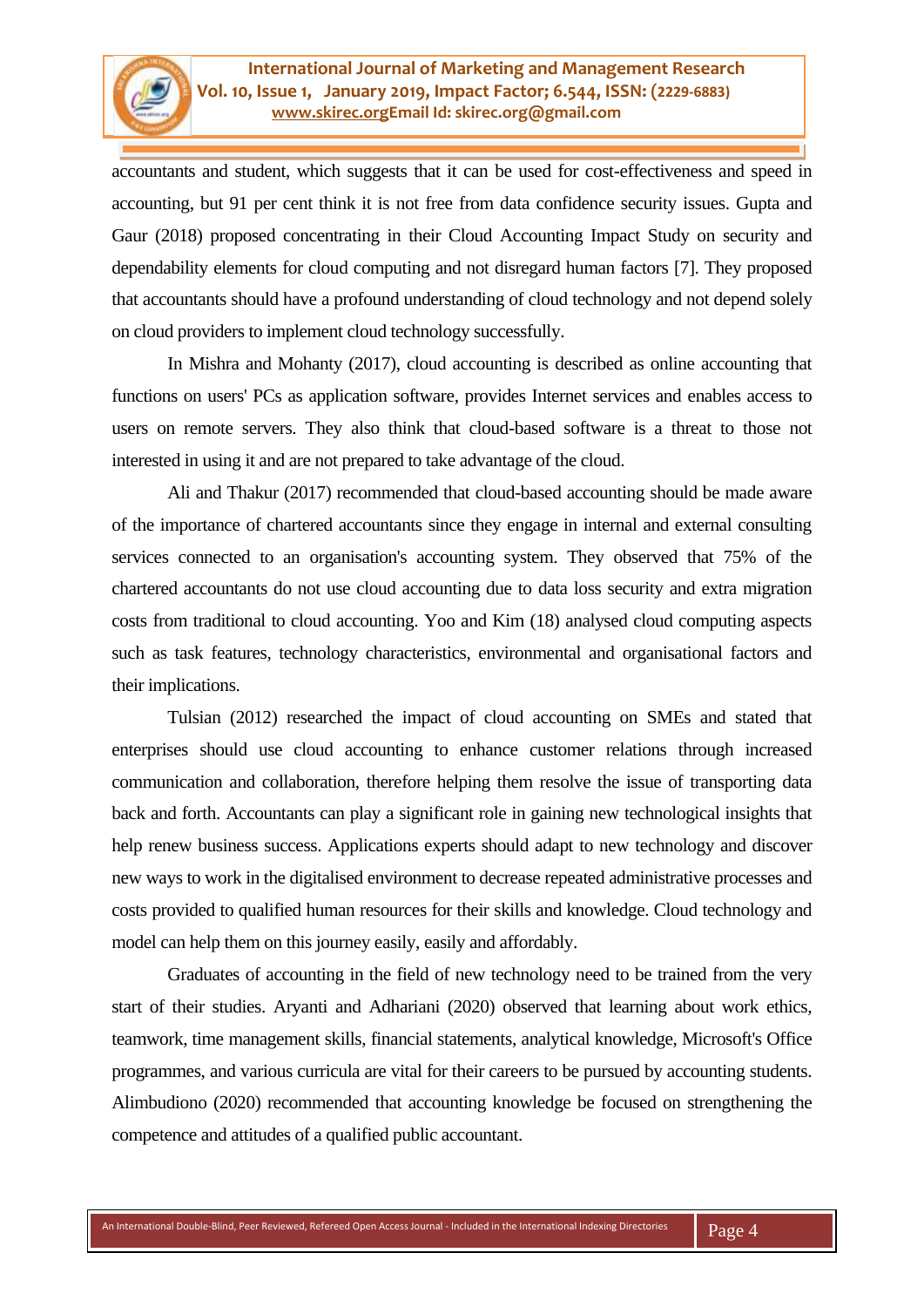A qualitative investigation based on the cloud accounting literature was undertaken by Dimitru and Matei (2014). They examined these technologies from the standpoint of business and accounts. They discovered that the popularity of the Cloud concept is expanding daily, with more organisations using cloud-based software to benefit from the advantages and progress it offers. It gives all participants, and potential users access to current financial data through the internet.

# **Reasons For Using Cloud Services:**

A corporation uses cloud services for a number of reasons. The following are:

1. Keeping the business focus: companies realise that IT is not their core competence, they are better lawyers, physicians or plumbers. Cloud purchased services are more cost-effective, more reliable and allow them to redeploy their limited resources to build their business, either in the form of a single application or their full datacenter.

2. Business agility: Businesses with substantial technological investments cannot take advantage of market shifts or respond to competitive pressures as capital, personnel or time does not exist to respond. Cloud services eliminate such obstacles, enabling enterprises to adapt their technological demands continuously to their business without the expenditure of a data center.

3. Low Capital Expenditures: Large capital investments may be avoided or completely eliminated in lieu of regular monthly payments. Capital can be preserved as it might be particularly vital to small and medium-sized enterprises to keep capital and operating expenses to a minimum.

4. Scale: Cloud services can be provided by companies that have peak seasons or seasonal requirements, allowing them to temporarily dial-in greater capacity to seasonal peaks with no hardware or software that would otherwise go unused throughout slower seasons of the year.

5. Access from anywhere: one of the biggest benefits of cloud services is being able to do business without borders. Authorised users have access to the programmes and data anywhere internet is available.

6. Staffing effectiveness: cloud services can assist keep the technology workforce efficient, outsource essential technical expertise and/or technological employees meaningful to the enterprise.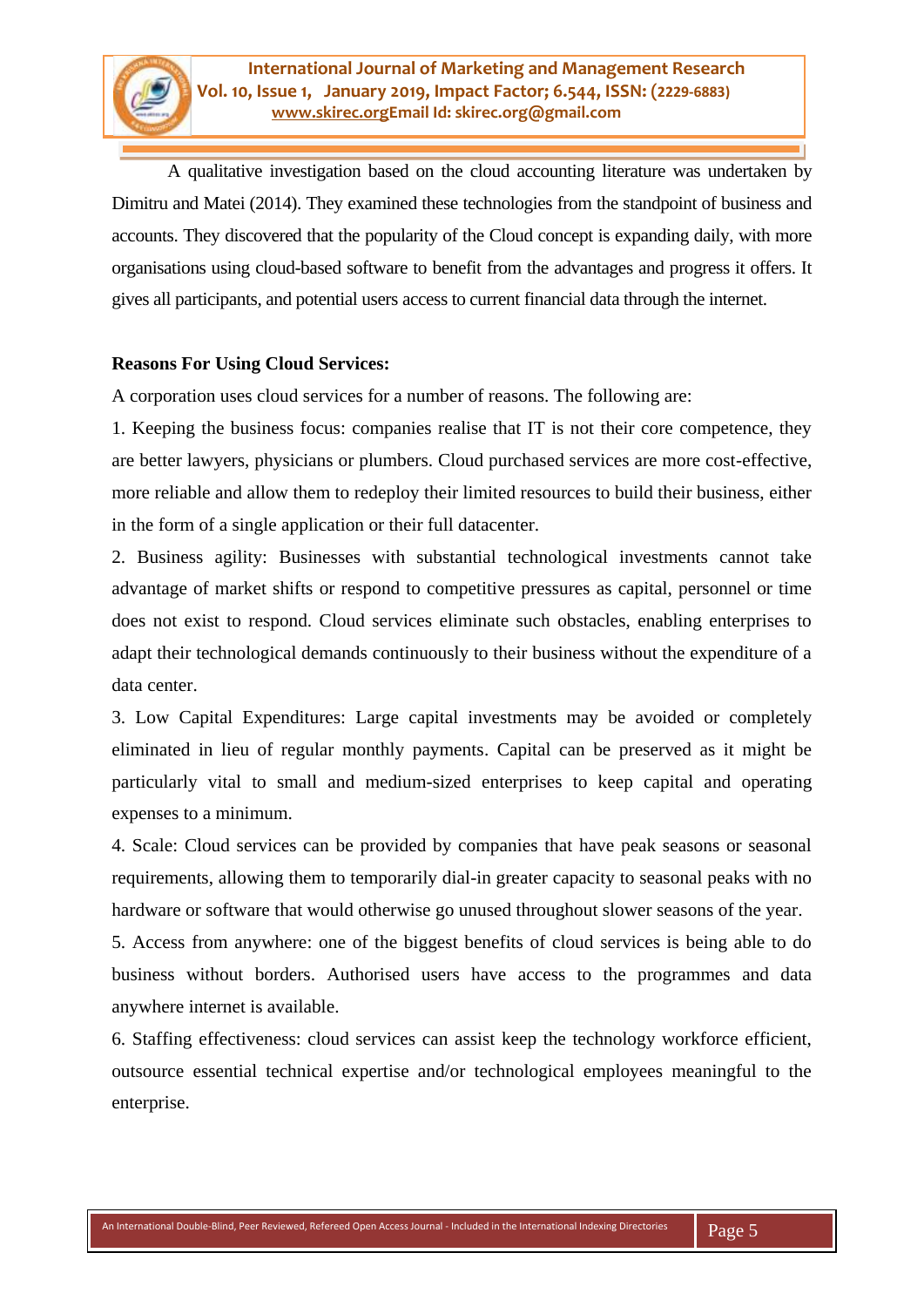### **Importance Of Cloud Technology in Accounting:**

In today's business world, cloud accounting can be useful in many ways, which can be summed up as:

• Less expenses One of the earliest aspects of traditional cloud accounting is cost [2]. Companies do not acquire a programme or buy and install a server for it with a cloud-based solution. This decreases IT fees and helps completely avoid installation fees. As accounting rules and tax rules change, upgrades are not required to buy and install. Instead, the monthly or annual subscription costs contain the update costs, which the supplier will perform as necessary.

• Update of real-time information The update of accounting information is one of the typical challenges with traditional accounting systems. If one figure had to be changed, it entailed recording the change by hand, including forms, booklets and other papers at each point the figure occurred. When fresh data is input with cloud accounting, it fills in every place. This saves time, money and even headaches if any places are missed.

• 24/7 All Accounting Information Accessibility Access to specific financial information was limited with traditional accounting by the time the accounting officer was available, or when one could reach the office to check documents or even the desktop computer which contained the information. The classical method in this aspect is outweighed by cloud computing [3]. As long as you have access to the internet, your accounts are as close as your mobile device. For instance, if a corporate owner that used to travel on the road often had to maintain in touch and keep financial statements. The business owner could still access the financial data and transactions when he/she brought a mobile device with them. Even though they are not in the office, they still play and basically do business with them in the workplace.

• Financial information security It is also vital to have cloud accounting because all financial information remains protected. A person could think- by storing the information on a desktop, but that is likely to produce long-term difficulties. There may not only be a person in the office who wants to rob the financial information but there can be no way to recover the person in the workplace. However, if all financial records are saved via the internet, no losses occur even if the desktop and hard disc files have been removed. After all, cloud access is still available.

• Widespread access to teams Entire corporate teams benefit from cloud accounting since information is always available to all authorised users. It's easy to scal. It's simple to add new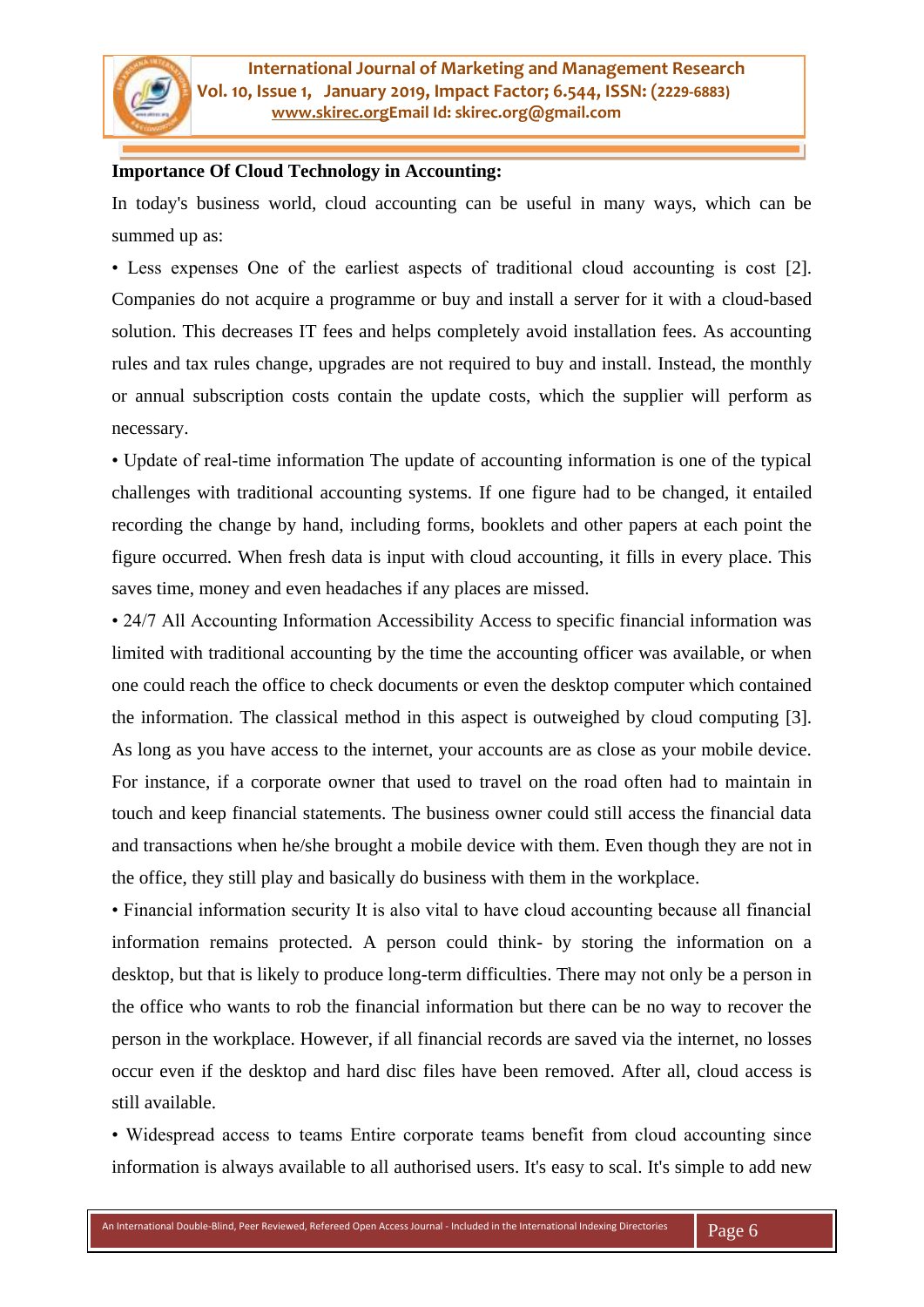users - merely by creating an authorised password and profile. Better still, it facilitates cooperation. You no longer have to meet and review essential documents in a single workplace. All authorised users with an internet connection can simultaneously view accounting data from anywhere.

• Instant fixes In the case of issues with the application, users had to wait patiently for the next update to correct the bugs during the preceding paper-based systems. Fixing software faults is one of the most essential of advantages of cloud accounting.

• Allows for improved workplace cost-efficiency Regardless of how competent or efficient an enterprise is, improvements may always be made. Cloud accounts can help with some of the problems that are caused by a business, either looking for ways to stay in contact with customers or trying to make the business safer. Many business instruments, for instance, need to be fully paid for. But one of the best things with cloud accounting is that 'pay as you go' can be beneficial. A monthly plan can even be established, and if someone has a low budget, it is a good approach to compensate.

• Automatic data retrieval and restore In the automatic backup and restore of data, cloud accounting is another area where traditional accounting overrides. It wasn't so very long ago that the workweek had to be organised daily, weekly and/or monthly data backup. And then one had the recent accounting information to be manually backed up. Cloud accounting enables the automatic backup of data, removes forgetfulness, and reduces the chance of human mistakes. Instead, accounting data is automatically backed up and stored offline. In the case of a break-in, fire or other occurrences that can risk-sensitive and critical information, this ensures information secure. And, in the event that a business has one of these consequences, the cloud-based supplier may help restore data, back up and operating operations promptly to minimise consumer impact and discomfort.

# **Drawbacks of cloud technology:**

Some of the key weaknesses of cloud technology are:

- Cloud technology requires an internet connection that cannot always be connected.
- Low speed is not working well.

• Security is another big concern for cloud use because it is possible that data may become viral, even confidential information, due to disruptions to service.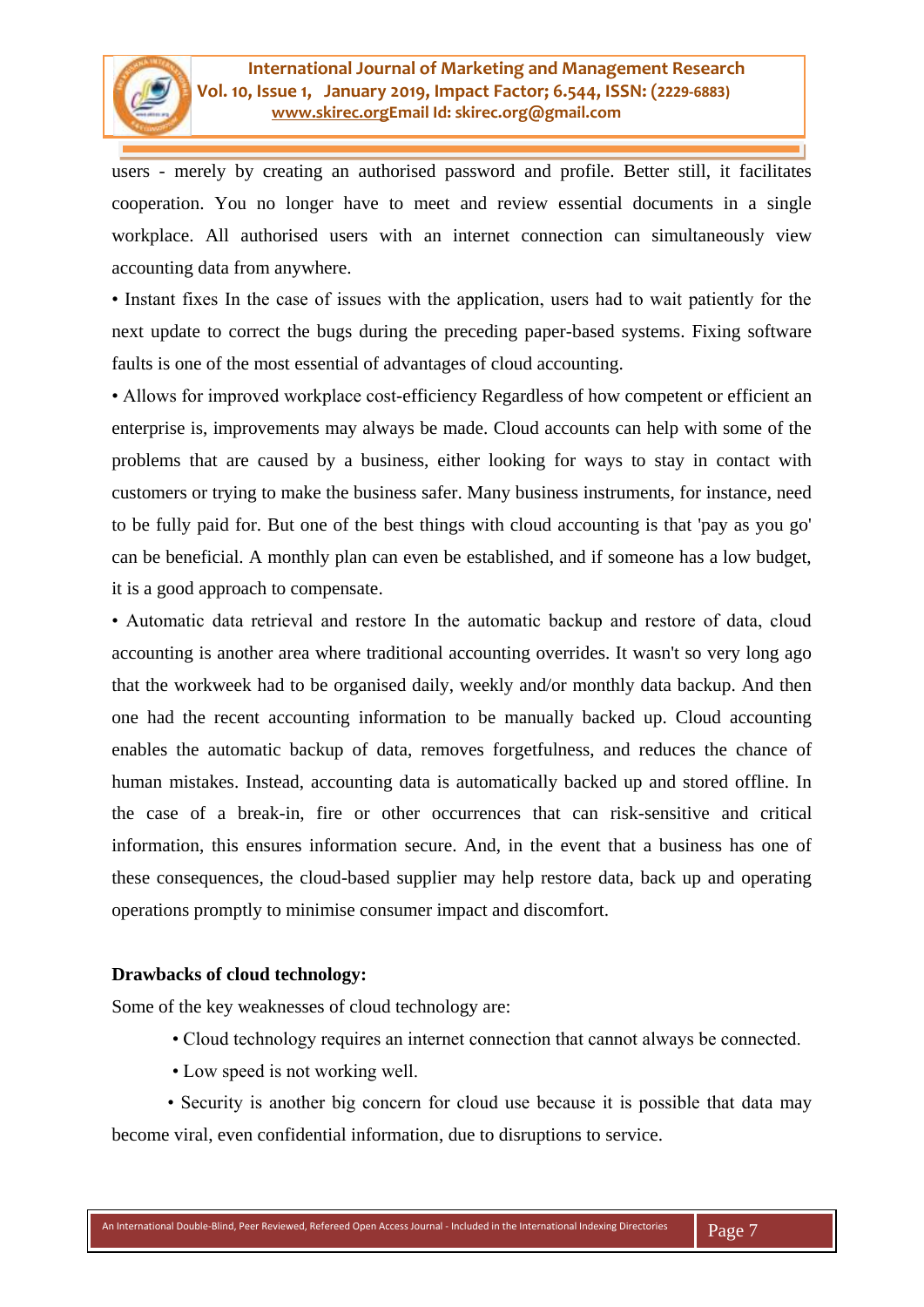• With the increasing familiarity of cloud storage, the data they hold become a target. When someone returns data to the cloud, a group of individuals is entrusted that are never met.

Some firms – usually large companies with plenty of sensitive information such as banks and medical institutions – will gain from keeping their data protected.

• It can be a risk by permitting remote working during travel because unsecured Wi-Fi connectivity allows undesirable persons to access the data. In fact, a bigger online service can deliver greater security than you can manage on your own if someone operates a tiny company.

• A large number of finance and technology leaders worry about migrating from a financial system to a familiar one, such as Cloud ERP. They worry that software updates will take place and that financial data will be owned, stored and recovered, available, safe, and used to a new system. Most of this is a mistake. Much of the cloud misunderstanding is split across historic software providers that lack solutions with a genuine Cloud multi-tenant design. Many of the worries of legacy sellers transitioning to the cloud are unwarranted.

### **Suitability Of Cloud Accounting:**

Two advantages are to be taken into account, both cloud and traditional accounting programmers while making a purchasing decision. In the next few companies, cloud accounting can be used and offer more benefits: In the following:

• Significant businesses with remote staff, because they can decide to make the convenience of a cloud solution accessible and hence have to invest in Cloud accounting software less often than traditional accounting software.

•Why can small organisations that cannot afford appropriate protection as numerous cloud computing corporations safely protect their information from security risks.

• Companies that are interested in avoiding future technology mishaps in the office, which might destroy hard discs and thereby data (fire, flood, burglary, etc.) Although cloud accounting benefits, some companies may still opt to use conventional accounting software. Some scenarios in which conventional software may be useful include:

• Companies that desire tight accounting data control and don't want to be accessible anyplace an unsecured wireless network is present.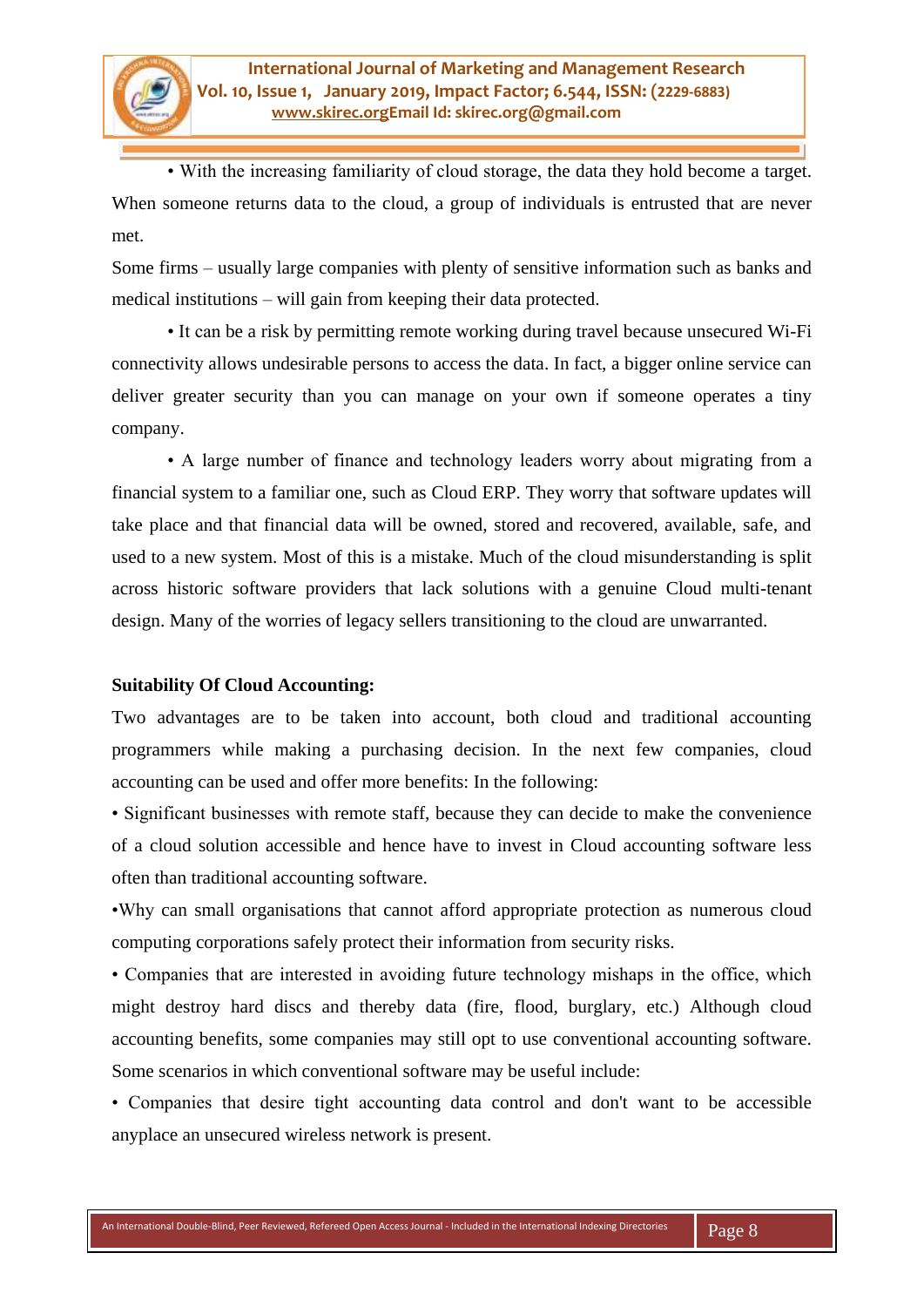• companies which have particularly sensitive financial information (banks...) since they do not want any third party to access it, and by keeping it in-house, they can fully manage the level of security.

•Why Companies with an unknown future, as a firm must sign a usage contract – which can be troublesome for a company that does not know the time around.

### **Myths Associated with Cloud Technology:**

The customer carries some myths about cloud technology, and the true scenario can be summed up as:

• The cloud is the latest trend in technology. Reality: Customers are probably unaware of this (few), but technologists have been expanding cloud computing platforms since the 1990s, improving and using them. That is right. That is right. For more than 25 years now, cloud computing has been around [6]. It's only been in the past decade, though, that a tailwind has caught and begun to influence companies enormously. Most notably, the availability of corporate desktop applications has been abolished by cloud computing [4]. This indicates that software providers will not provide desktop tablets or word processing applications with service and maintenance in a few years. That's not a fad, therefore.

• No cloud computing is done by small firms. Reality: Unwittingly, the small business customers are in the cloud longer than some big companies. All of these useful apps – Gmail, AdWords, AdSense, Linkedin, Evernote, Skype, or OneDrive – are instances of cloud service. All applications are cloud services. In reality, more small companies connect into the cloud to better services and operations.

• My tiny business has too much cloud computing. Reality: Most vendors of cloud computing acknowledge that every company has no one-size solution. There are currently several companies offering pricing options to match small enterprises' specific demands. Including all operational extras in any cloud-based service. System maintenance, updates and backup techniques are often part of an entire-Service package, and extra hardware and bug patches and IT professionals support and arrange everything. It does not include headaches, trouble, perspiration or, especially, extra money.

• My financial information in the cloud is not secure. Reality: The small business customer is incomprehensible when sharing or retaining private financial information in the cloud, even many major companies. However, security is essential to every cloud service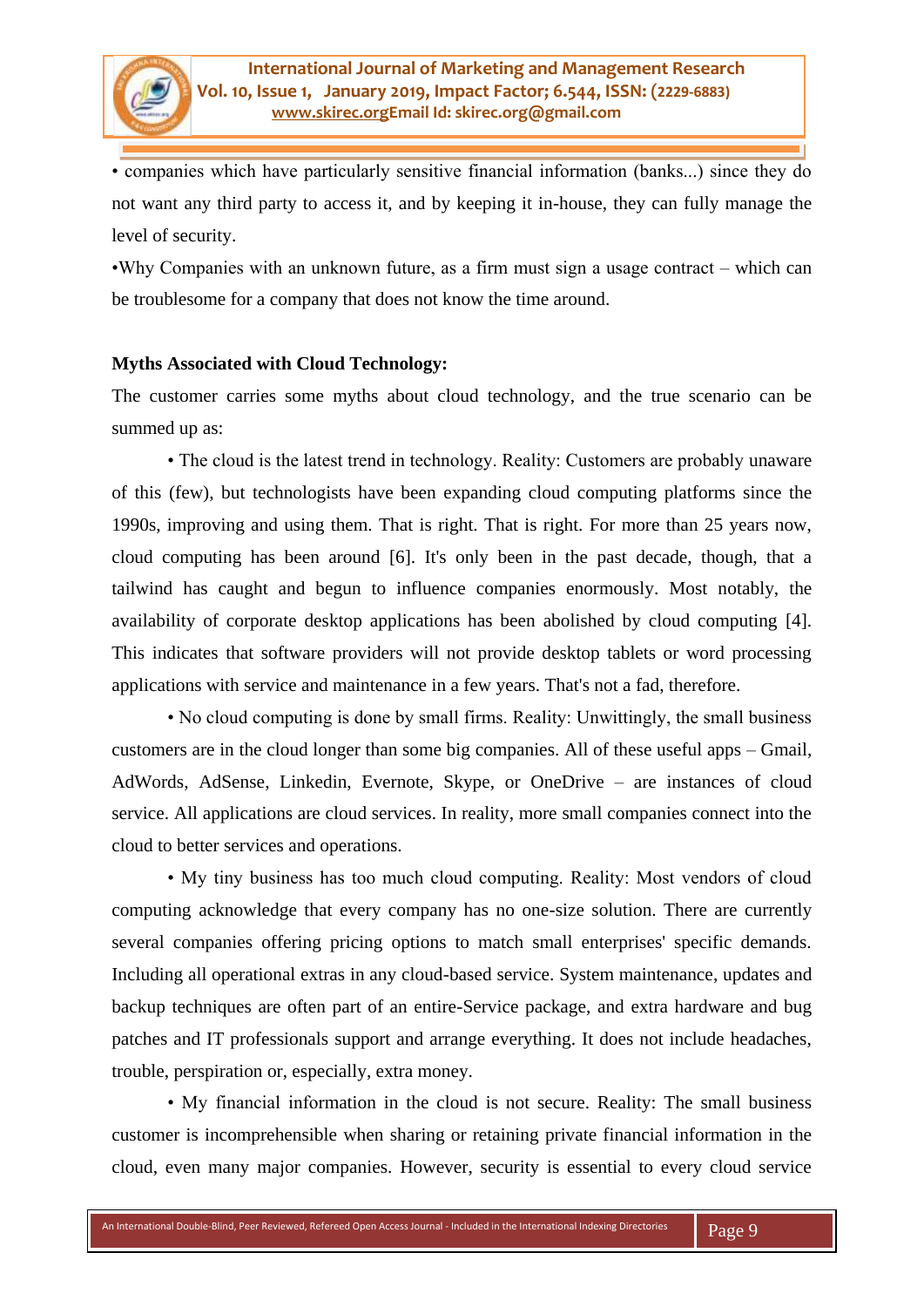provider's business, and it invests extensively inadequate security measures to keep data secure. For instance, several cloud accounting businesses have their own "white hat hackers" among their workforce to constantly probe, push and penetrate weaknesses testing apps. They even use specialist teams of cloud computing security experts [5]. They have procedures in place to ensure compliance with international and domestic regulatory and industrial requirements. And naturally, they regularly offer their software security updates.

### **Conclusion:**

Software for cloud accounting uses the cloud to store accounting data. This makes financial information wherever with an internet connection access to owners and employees. Cloud computing is becoming more and more enterprise every day. People worldwide use the cloud to communicate with clients and make their own company activities more productive, to range from connected appliances to internet-based education. One company practice, as does an ever-increasing number of companies, is the accounting industry. Nowadays, small businesses worldwide benefit from the cloud for their financial management, and less and less start-ups now rely on their hard drives to store their accounting information and access it. Cloud computing might be highly advantageous to accounting companies so that massive data quantities may be analysed promptly and the strain of generating half an annual or half announcements could be reduced. In an economy that needs better services that take less time and reduce costs, this technology has possibilities for companies and accounts. Customers who can perform their own bookkeeping and fiscal work could increase the role and services of the accountant to that of a trusted business advisor by implementing cloud computing.

Although cloud accounting will play a major role around the globe in the near future, comprehensive research papers on this topic, which may provide an overview of the cloud accounting phenomena, have not been published. In this article, the author aims to help comprehend whether or not the technology of cloud advancement can be beneficial, as data from recent studies and expert viewpoints have been collected. In addition, it offers a quick cloud overview that may be beneficial to aspiring scientists in this subject. However, due to the lack of appropriate literature, the paper may be weak.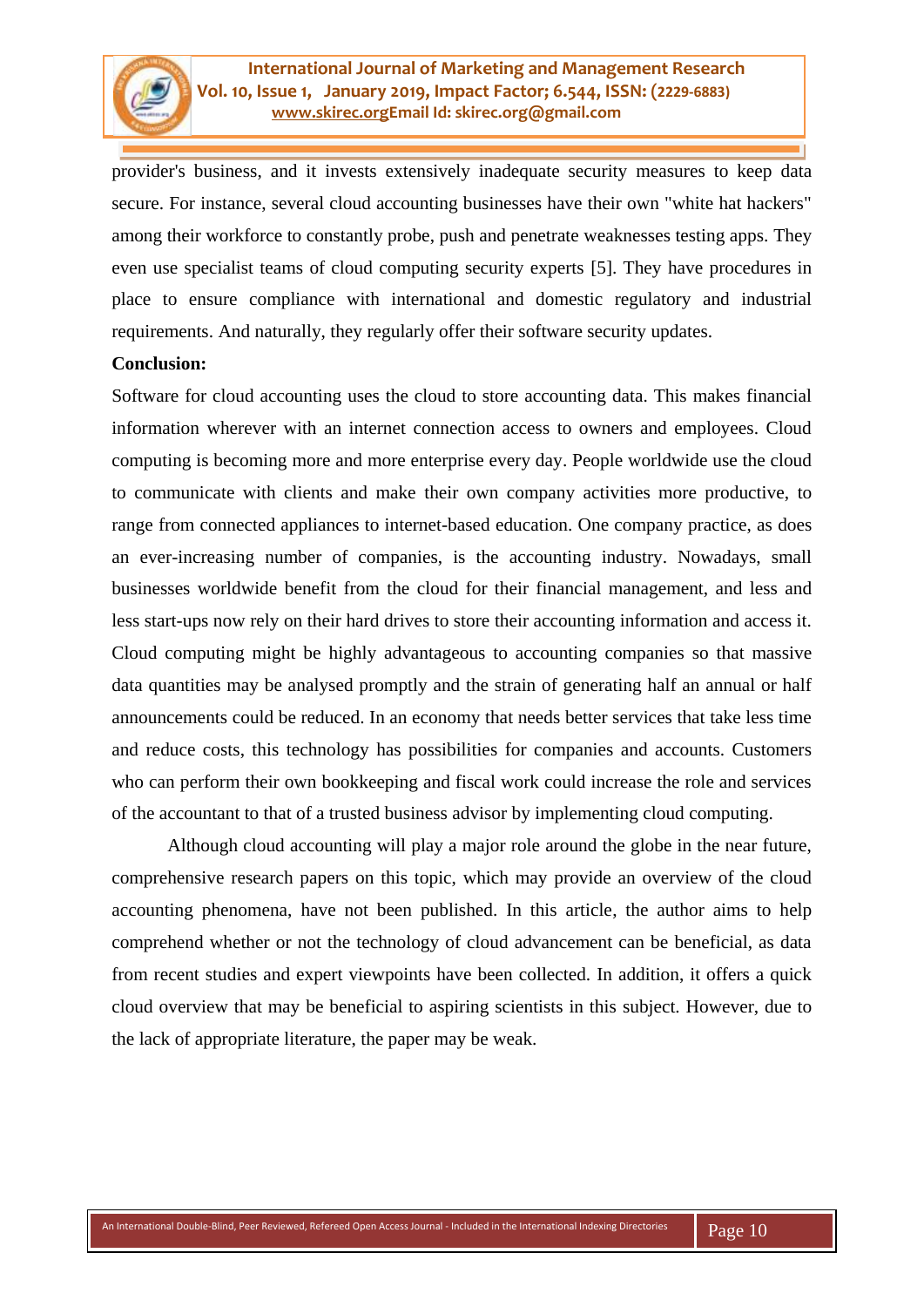## **References:**

1. O. Dimitriu and M. Matei, Cloud accounting: A new business model in a challenging context, Procedia Economics and Finance, 32,2015, 665-671

2. S. Mohammadi and A. Mohammadi, Effect of Cloud Computing in Accounting and Comparison with the Traditional Model, Research Journal of Finance and Accounting, , 5(23) ,2014, 104-114.

3. J. Oberheide, K. Veeraraghavan, E. Cooke, J. Flinn, and F. Jahanian, "Virtualized in-cloud security services for mobile devices," in Proceedings of the First Workshop on Virtualization in Mobile Computing, pp. 31-35, 2008.

4. Chen Yu-Jia and Wang Li-Chun, "A Security Framework of Group Location-Based Mobile Applications in Cloud Computing," in Parallel Processing Workshops (ICPPW), 2011 40th International Conference on, pp. 184-190, 2011.

5. Luis M. Vaquero, Luis Rodero-Merino, and Daniel Moran, "Locking the sky: A survey on IaaS cloud security," Computing (Vienna/New York), vol. 91, pp. 93-118, 2011.

6. B. P. Rimal, Choi Eunmi, and I. Lumb, "A Taxonomy and Survey of Cloud Computing Systems," in Fifth International Joint Conference on INC, IMS and IDC pp. 44-51, 2009.

7. Mojtaba Alizadeh, Wan Haslina Hassan, NavidBehboodian, and SasanKaramizadeh, "A Brief Review of Mobile Cloud Computing Opportunities," Research Notes in Information Science, vol. 12, pp. 155-160, 2013.

8. L. Zhang and W. Gu, The Simple Analysis of Impact on Financial Outsourcing Because of The Rising Of Cloud Accounting, Asian Journal of Business and Management, 5(1) ,2013, 140-143.

9. JafarShayan, Ahmad Azarnik, SuriayatiChuprat, SasanKaramizadeh, and Mojtaba Alizadeh, "Identifying Benefits and risks associated with utilising cloud computing," in International Conference on Soft Computing and Software Engineering 2013 [SCSE'13] San Francisco, USA, 2013.